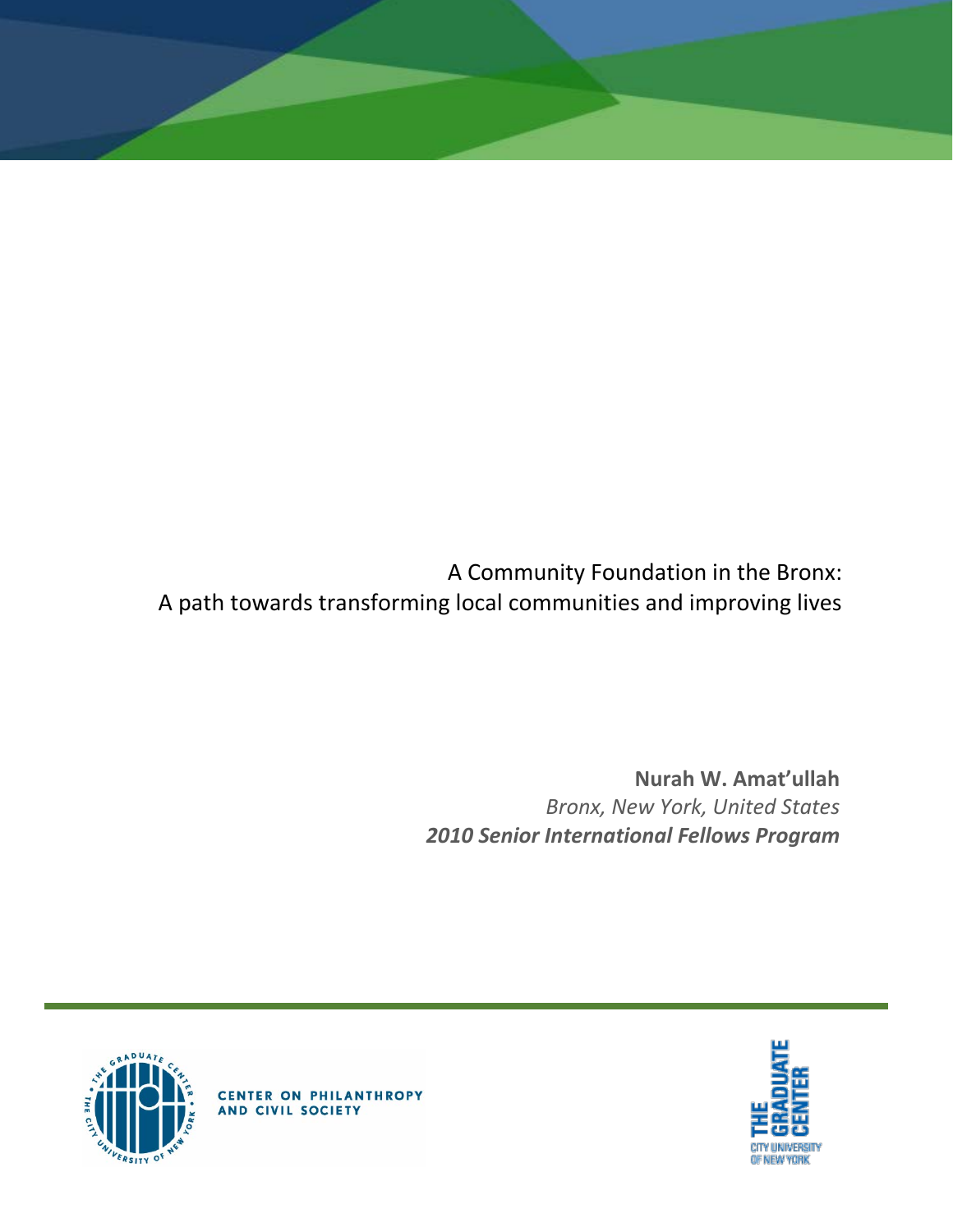*This paper was submitted in partial fulfillment of the 2010 Senior International Fellows Program of the Center on Philanthropy and Civil Society at The Graduate Center, The City University of New York. The paper may have subsequently been revised, translated, circulated or published in alternate format by the author.*

*During the course of the program in 2010, the author was Director of the Muslim Women's Institute for Research and Development, of which she is Founder.*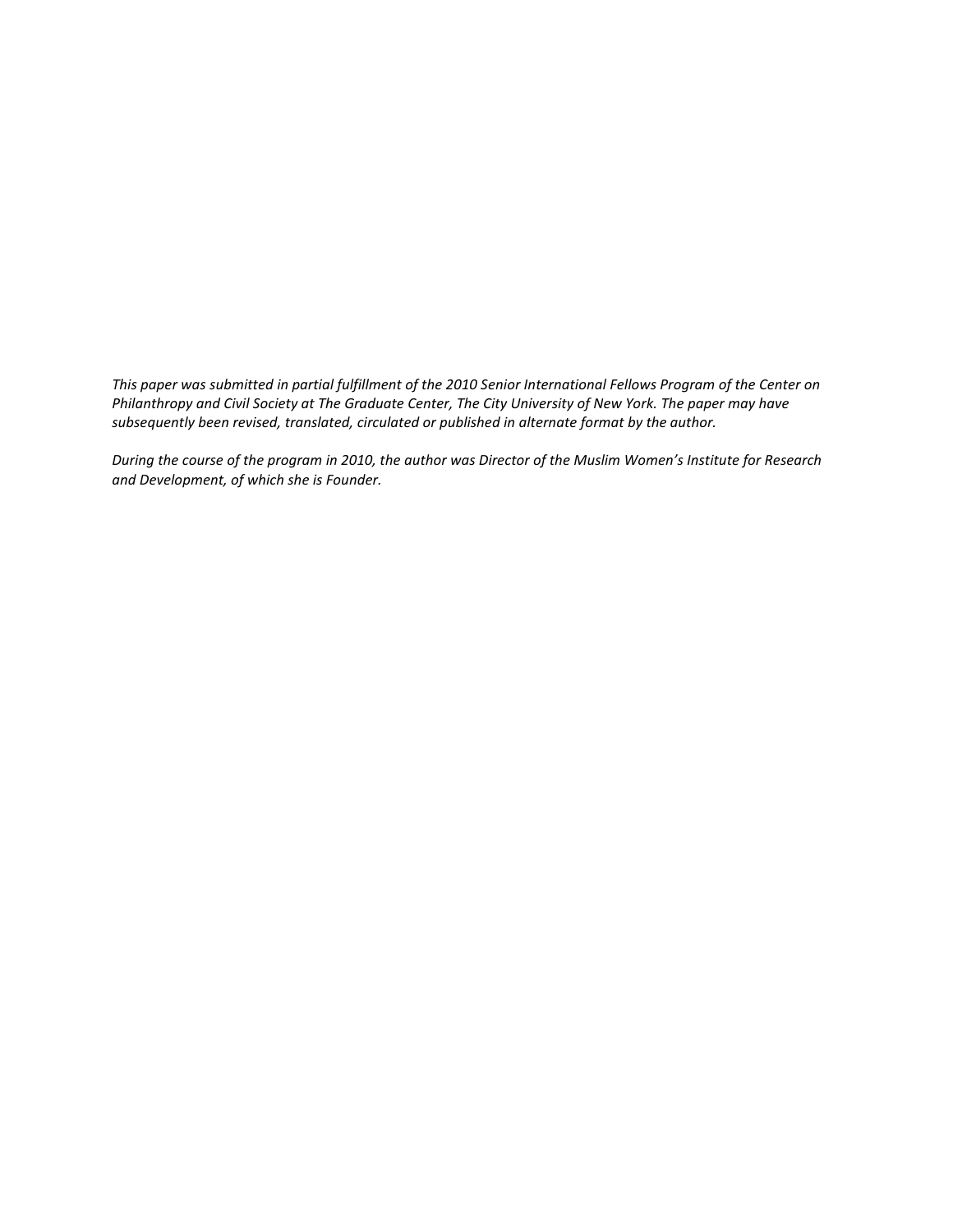#### **A Community Foundation in the Bronx: A Path Towards Transforming Local Communities and Improving Lives**

This position paper examines the timeliness of forming a Bronx community philanthropy organization that will be a catalyst for significantly transforming the lives of Bronxites. The working definition of community foundations used in this discussion is

independent, public charities that steward philanthropic resources from institutional and individual donors to community-based organizations. Community foundations strengthen communities by enabling people to create charitable funds that address a wide range of interests. Through visionary, diverse, and inclusive philanthropy, community foundations have become catalysts for significant community change.<sup>[1](#page-2-0)</sup>

This paper reviews various models of community foundations and community philanthropy to determine the feasibility of a type of homegrown giving that is founded on heightened hometown pride and is leveraged to transform first the dominant social narrative (which says that those who are socio-economically successful are leaving the community) and later the community. The research for this paper helped the author conceptualize an appropriate framework for establishing a community foundation or community foundation-like entity in the Bronx, more specifically the South Bronx, New York.

Using the PetroBronx collective as a case study<sup>[2](#page-2-1)</sup>, this paper focuses on how a community foundation can be an alternate mechanism for transforming the community when a previously established funding agency and process involving community resources and community participation failed to bring about lasting change. In the ever-changing landscape of what constitutes the community (or communities) in the Bronx a question has emerged: How do you build institutions that allow for the inclusion of new-comers?

The leadership of the PetroBronx collective consists of member organizations that vary in their levels of commitment to working with all silos of community members. The aim of this paper is to provide the leadership group with a path towards the cultivation of human, economic and cultural assets in the South Bronx—a community that is synonymous with urban decay. The challenge is determining the format of a community foundation-like structure that best affords the maximum opportunity for community members and organizations in the Bronx to serve locally in ways that are accountable, responsive and beneficial to Bronxites.

Included in this paper are reflections and evaluative thinking on the funding opportunity that lead to the formation of PetroBronx and the types of funding opportunities that result in, or lead to, the development of community philanthropic structures in general. In addition, the author looks at how funding opportunities or foundational launch assets determine the mission, structure and strength of the resulting philanthropic enterprise.

 $\overline{\phantom{a}}$ 

<span id="page-2-0"></span><sup>&</sup>lt;sup>1</sup> Council on Foundations, "Community Foundation Fact Sheet"; see<br>http://www.cof.org/templates/41.cfm?ItemNumber=16889&navItemNumber=15626.

<span id="page-2-1"></span> $\frac{1}{2}$  PetroBronx is a collective of community-based organizations that are located primarily in the South Bronx. The collective was born out of a single funding opportunity.

Nurah W. Amat'ullah, International Fellow, CPCS, Fall 2010 **Page 1** Page 1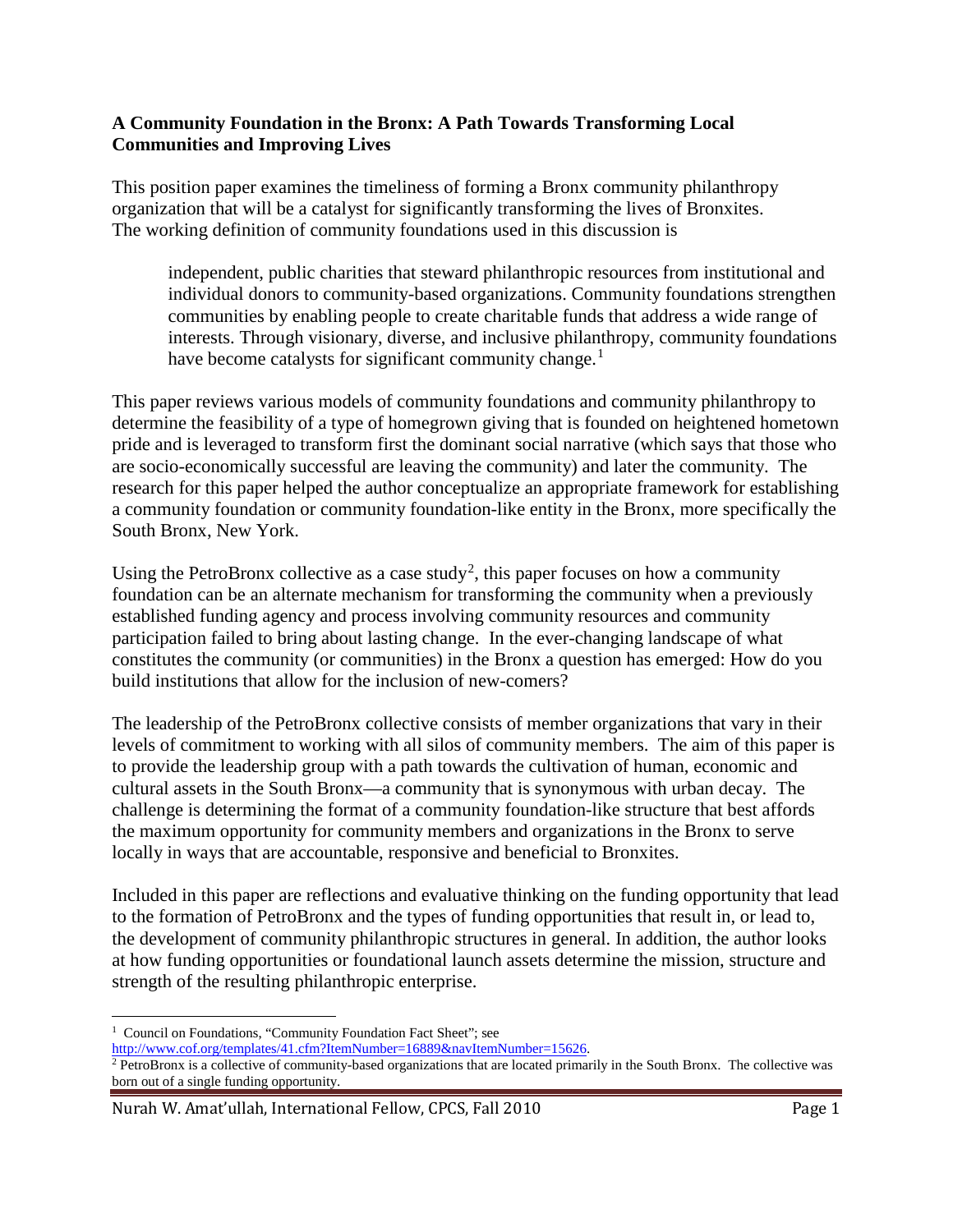#### **Introduction**

In a webinar with the 2010 Senior International Fellows, Diana Miller and Heather Scott of the Council on Foundations shared that community foundations are as unique as the communities that they support and where they are located. However, a common thread that sews these entities together is the provision of a central location where key community stakeholders can identify and respond to a community need for the benefit of all, with each stakeholder bringing to the circle required elements including

- a relationship with those impacted by the matter to be addressed
- intimate knowledge of the community
- capital/money
- relationships with local and state legislative decision-makers in matters requiring permits and other legal permissions.

The last element requires regular review and special handling. The Council on Foundations, which counts community foundations as 31 percent of its membership, views these entities as four-legged stools, the legs of which are fund development, investment management, grant making, and community leadership cultivation.

William S. White, president of the Charles Stewart Mott Foundation, writes:

We have witnessed repeatedly the flexibility and creativity of community foundations and community-based philanthropy not only to channel financial resources to local charities, but also to establish partnerships, foster collaborations, nurture vitality and build endowment—all to benefit communities for the long-term.<sup>[3](#page-3-0)</sup>

This statement accurately captures the desired outcome that a collective of diverse community organizations concentrated in the South Bronx has for its beloved community. This collective is the subject of the case study presented in this paper. However the desired outcome is neither a communal nor shared mission stated by the collective or the funder. When asked about what they desire for the community, each organization passionately states its goal as a divine secret mission of community salvation that can only be carried out by that organization specifically.

Another thread connecting these organizations is that they all received grants through the Bronx Social Justice Fund (BSJF) a unique funding opportunity in which the majority shareholder in a multinational corporation recently instructed its philanthropic office to disburse one million dollars in grants annually over three years to organizations headquartered in the Bronx. Initially hosted by the office staff of a locally-elected federal official, there was a two-year period of strategy development with community organizations to design the criteria by which funding was to be determined. The elected official was instrumental in getting the attention of the funder,

<span id="page-3-0"></span>**<sup>3</sup>** Dorothy Reynolds, *The Balancing Act,* [vol. I], *The Role of a Community Foundation as a Grantmaker* (Flint, Michigan: Charles Stewart Mott Foundation, August 2008), inside cover.  $\overline{\phantom{a}}$ 

Nurah W. Amat'ullah, International Fellow, CPCS, Fall 2010 **Page 2** Page 2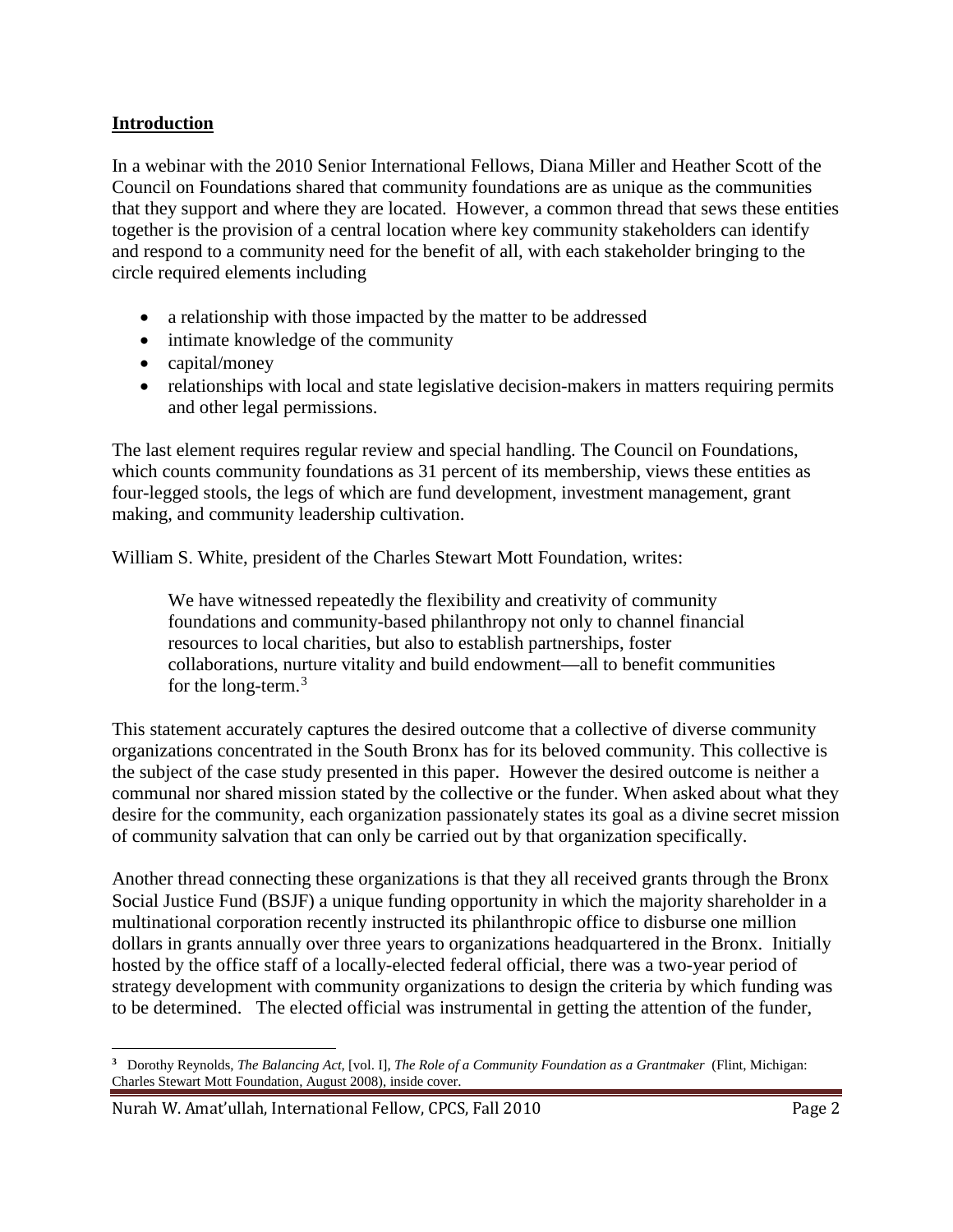and convincing it to focus on the Bronx. A revolutionary convening (which was really an uprising) resulted in the elimination of direct input from the elected official's office staff and the relocation of meetings from the official's district office to rotating locations in the community. Thereafter the collective spiraled downward.

The collective determined a grantmaking process and placed a cap on the grant amount. In the first year, the collective provided a total of \$730,000 from \$1 million in funding to eight organizations and returned \$270,000 (the balance) to the funder. Many funders and recipients alike would consider this a travesty, especially in an area with the economic woes of the South Bronx. Lacking in vision, the collective returned over a quarter million dollars to the funder because the collective's member organizations were unwilling to include organizations beyond their circle to potentially benefit from this opportunity. A lack of structure in the collective also strongly contributed to its poor decision making. Other collectives consisting of community organizations or community philanthropic entities that formed in response to the challenge and opportunity of managing a single-donor gift to be disbursed as grants to members of the collective—ie. collectives that are both the grantee *and* the grantor—have not been identified. Hence PetroBronx had no road map to follow. There were and continue to be many challenges in developing an efficient system to structure the functions of the collective.

Dorothy Reynolds, an expert on community foundations, offers guidance in this area. She recommends that community foundations be viewed as mechanisms for local philanthropy; instruments for leadership development; and an avenue along which necessary matters of advocacy, service delivery and policy that impact the community can be driven.<sup>[4](#page-4-0)</sup> The PetroBronx collective could have been better guided and greatly strengthened had it been armed with this information when the collective was launched.

## **Historical Background**

The South Bronx area is comprised of five community districts in the southwestern portion of the borough (also the county) of the Bronx in New York City. Its total population in 2000 stood at 522,412, approximately 40 percent of the population of the Bronx. Of this population, 39 percent is Black and 60 percent is Hispanic. This represents a higher percentage of Blacks and people of Hispanic descent than resides in all of Bronx County, New York City, or New York State. The percentages of the population that are Black and Hispanic are above Federal guidelines that define minority populations for the purposes of identifying environmental justice issues associated with federal actions. Additionally, the percentage of the population that lived below the poverty level in 1989 was 39 percent. This is over 10 percent higher than the portion of the population whose income is below the 1989 poverty level in Bronx County as a whole, almost 20 percent higher than those in New York City and about three times those in New York State and the United States. The South Bronx growth rate between 1990 and 2000 of 11.8 percent is slightly higher than that of Bronx county (10.7 percent) and New York City (9.4 percent) and double that of New York State (5.5 percent).

<span id="page-4-0"></span><sup>4</sup> Reynolds, *The Balancing Act,* [vol. I], *The Role of a Community Foundation as a Grantmaker*, 3.  $\overline{\phantom{a}}$ 

Nurah W. Amat'ullah, International Fellow, CPCS, Fall 2010 **Page 3** Page 3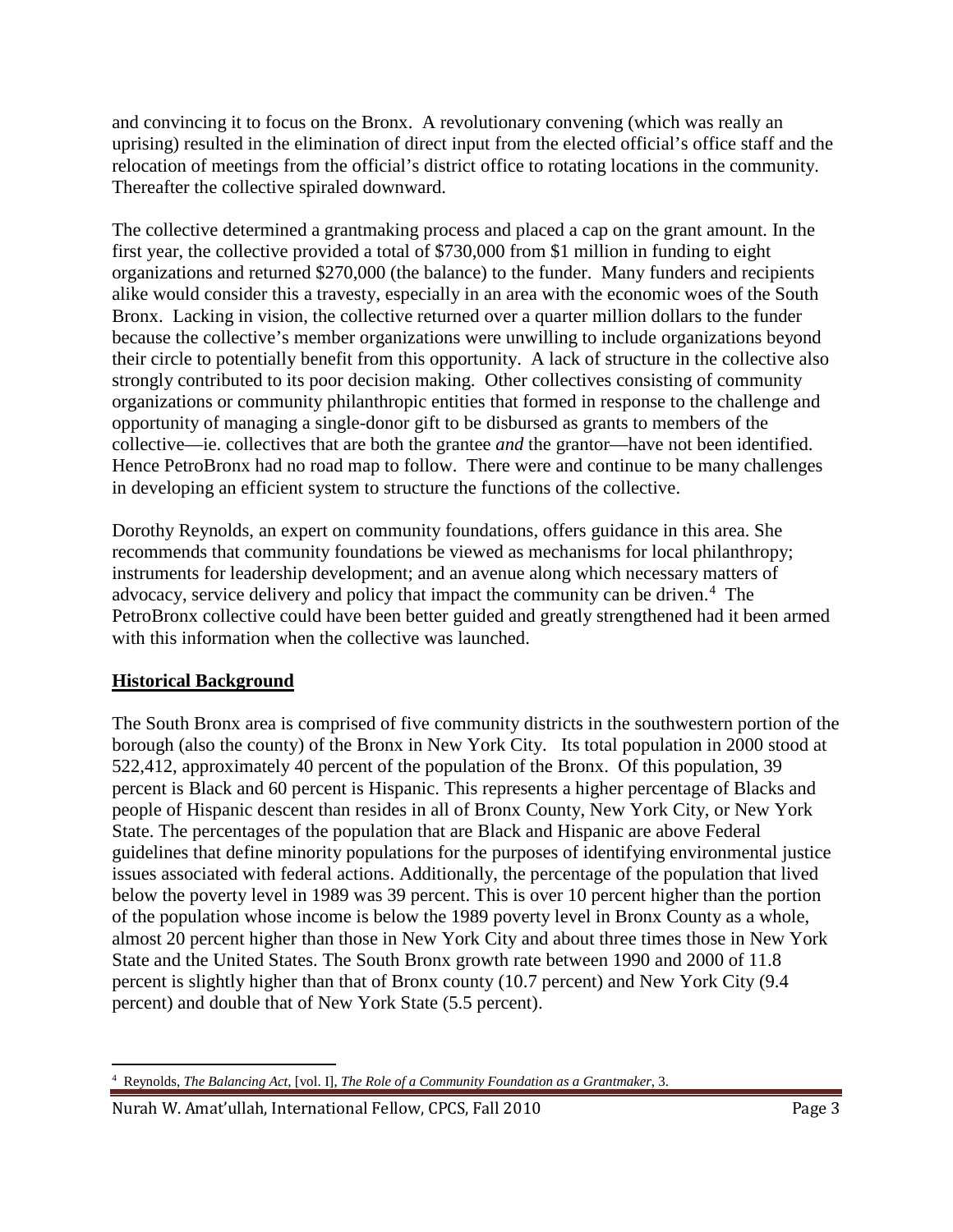Population sectors within the South Bronx have changed in size over the past decade in different ways between 1990 and 2000: the Black population has declined by 3.5 percent while the Hispanic population has increased dramatically by 18.8 percent.<sup>[5](#page-5-0)</sup> According to a published analysis of US Census Bureau data, a number of other notable population changes occurred in the South Bronx during a fifteen-year period.<sup>[6](#page-5-1)</sup> Among all Latinos, the percentage of Puerto Ricans in the South Bronx fell from 76 percent in 1990 to 53 percent in 2005. Dominicans increased from 11 to 22 percent and the Mexican population rose from 4 to 12 percent. Approximately 10 percent of Latinos owned their own homes or apartments in 2005. Median family income increased from \$12,300 in 1990 to \$19,150 in 2005, while median household income rose from \$14,740 to \$21,290. About 5 percent of South Bronx Latinos over 25 years of age had earned a BA degree or higher in 2005. Among Dominicans, the rate was 12 percent, compared with 3 percent for Puerto Ricans.

Many who work in the human and community service sectors in the South Bronx anxiously await the rollout of community demographics data in spring 2011, which will comprise the results of the 2010 US Census. They hope that the data will reflect our experiences as workers in these sectors with the new populations in the South Bronx. Counted among these new populations are groups displaced by gentrification in Harlem and Washington Heights/Inwood, and new immigrants joining family networks originating from West Africa, Southeast Asia, South and Central America and the Caribbean.

In the Bronx, the exponential increase in the number of Community Development Corporations (CDCs) parallels the revitalization efforts that followed "the burning Bronx" era of the late 1970s and early 1980s. The CDCs are non-profit property development and management corporations that secured large tax incentives to rehabilitate burnt-out housing stock and offer affordable, yet shrinking numbers of low-income housing units. Most CDCs in the Bronx did not partner with other service-providing community-based organizations to offer the safety net and quality of life services members of the community need. Instead the CDCs created and operated their own service programs, with the advantage of having cost-free office space (often the main overhead expense in operating a program) in which to do programming.

Most CDCs come to the table with high dollar value 'brick and mortar' assets. Having high dollar value assets in their financial records allows for the entities' costs to operate human service programs to be underbudgeted. Of the approximately nine CDCs operating in the South Bronx, six are members of the New York City office of the Local Initiative Support Corporation (LISC).

LISC New York City raises grants, loans and equity for strategic investments in community development organizations. We commit to working with community groups over a long period of time, providing them with consultation and training

<span id="page-5-0"></span><sup>5</sup> [http://quickfacts.census.gov/qfd/states/36/36005.html.](http://quickfacts.census.gov/qfd/states/36/36005.html) l

<span id="page-5-1"></span><sup>6</sup> Astrid S. Rodríguez "Demographic, Economic, and Social Transformations in the South Bronx: Changes in the NYC Community Districts Comprising Mott Haven, Port Morris, Melrose, Longwood, and Hunts Point, 1990–2005", 3,-5, 10; see [http://web.gc.cuny.edu/lastudies/latinodataprojectreports/Demographic,%20Economic,%20and%20Social%20Transformations%](http://web.gc.cuny.edu/lastudies/latinodataprojectreports/Demographic,%20Economic,%20and%20Social%20Transformations%20in%20the%20South%20Bronx.pdf) [20in%20the%20South%20Bronx.pdf.](http://web.gc.cuny.edu/lastudies/latinodataprojectreports/Demographic,%20Economic,%20and%20Social%20Transformations%20in%20the%20South%20Bronx.pdf)

Nurah W. Amat'ullah, International Fellow, CPCS, Fall 2010 **Page 4** Page 4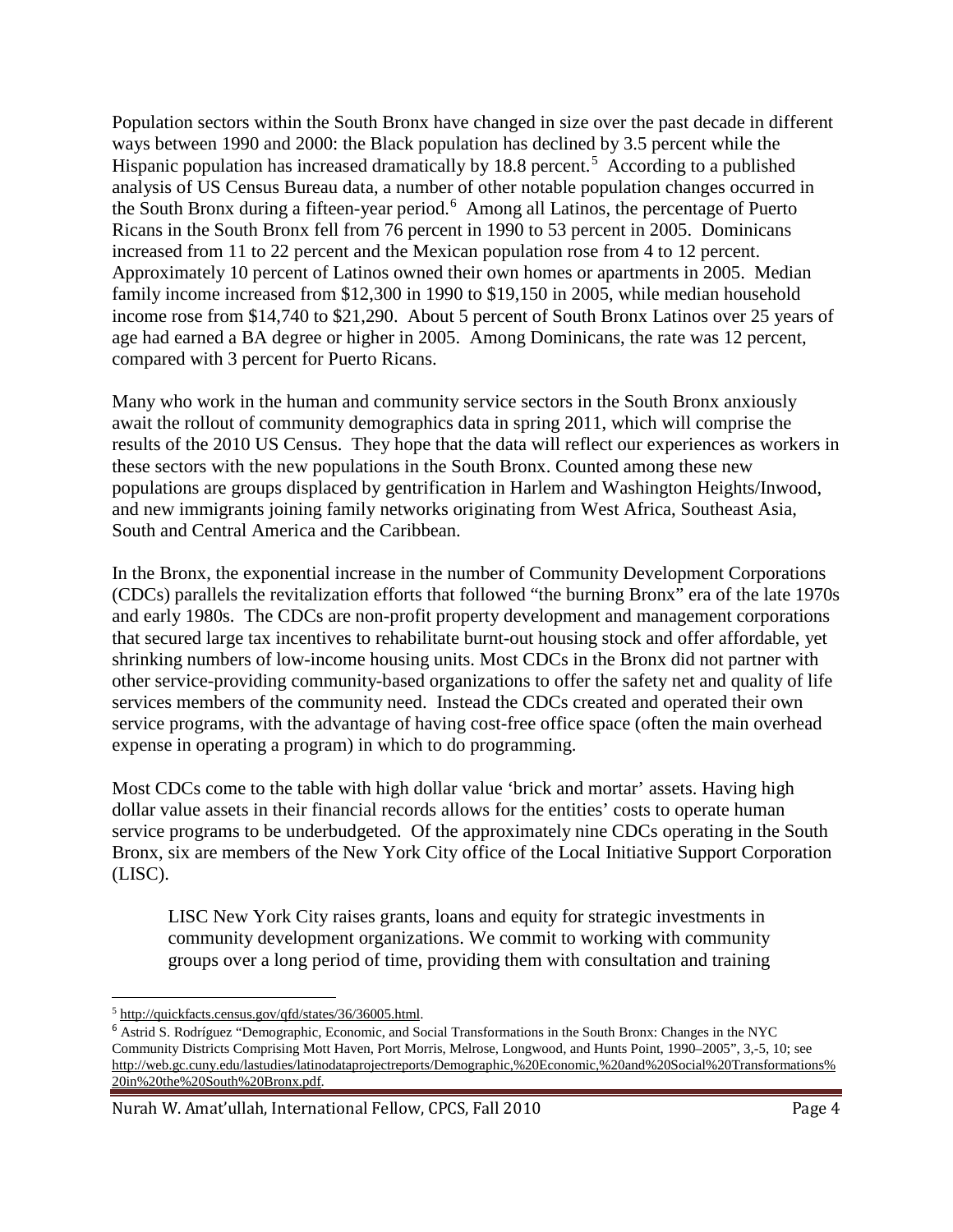in addition to financial support to help these organizations – and the residents they serve – prosper as they improve their communities. LISC New York City also facilitates strategic partnerships between public and private stakeholders that provide additional financial resources and leadership to community groups assisting low- and moderate-income families in New York City.[7](#page-6-0)

This outreach by the CDCs to grow their resources does not have a comparable inreach to empower local residents. The agenda of the national LISC has attained varying levels of success nationally. However, it is not implemented locally by the South Bronx CDCs.

Several years ago, a broader vision of community development came together in an ambitious new strategic plan for LISC, to create what we are calling Sustainable Communities. These are places that offer the positive environments needed to ensure that all residents of varied income levels are provided the opportunities and tools to build assets, to participate in their communities, and to become part of the mainstream economy. They are, in effect, the embodiment of both "community" and "development" — places where human opportunity and social and economic vitality combine with a continuous process of growth, adaptation, and improvement. For almost 30 years LISC has been in operation, we have seen huge, positive changes in neighborhoods throughout the country. Communities once characterized by blight and hopelessness now reflect widespread physical improvements, safer streets, increased property values and more engaged residents. But as neighborhoods have changed and the business of community development has evolved, so too has LISC's role. In addition to stimulating change, we must now ensure that neighborhoods which have climbed back from disinvestment and abandonment can sustain and build upon those gains. To that end, LISC's focus has turned to the next phase of building healthy communities: creating opportunities for residents of those communities to raise their incomes, build assets and gain access to quality education, health care, jobs, services and recreational amenities.<sup>[8](#page-6-1)</sup>

The nine CDCs that are headquartered in and serve the South Bronx are either at varying levels of functioning or viability in the area of service delivery or are staying on mission. This is true for their core mission of managing housing stock and community development, and the opportunistic work they have taken on in the areas of human and social service.

Community Development Corporations run the risk of becoming undercapitalized, unstable and unable to follow through on any sustainable plan of community development.<sup>[9](#page-6-2)</sup>

l

<span id="page-6-1"></span><span id="page-6-0"></span><sup>&</sup>lt;sup>7</sup>Local Initiative Support Corporation-New York City "About Us;" see [http://www.lisc.org/new\\_york/about\\_us/index.shtml.](http://www.lisc.org/new_york/about_us/index.shtml) 8 Local Initiative Support Corporation-New York City "Community Development Corporations;" see [http://www.lisc.org/new\\_york/partners/corporations\\_1206.shtml](http://www.lisc.org/new_york/partners/corporations_1206.shtml) .

<span id="page-6-2"></span><sup>9</sup> Jeffrey S. Lowe, "Community Foundations: What Do They Offer Community Development." *Journal of Urban Affairs* 26, no. 3 (2004):221-240.

Nurah W. Amat'ullah, International Fellow, CPCS, Fall 2010 **Page 5** Page 5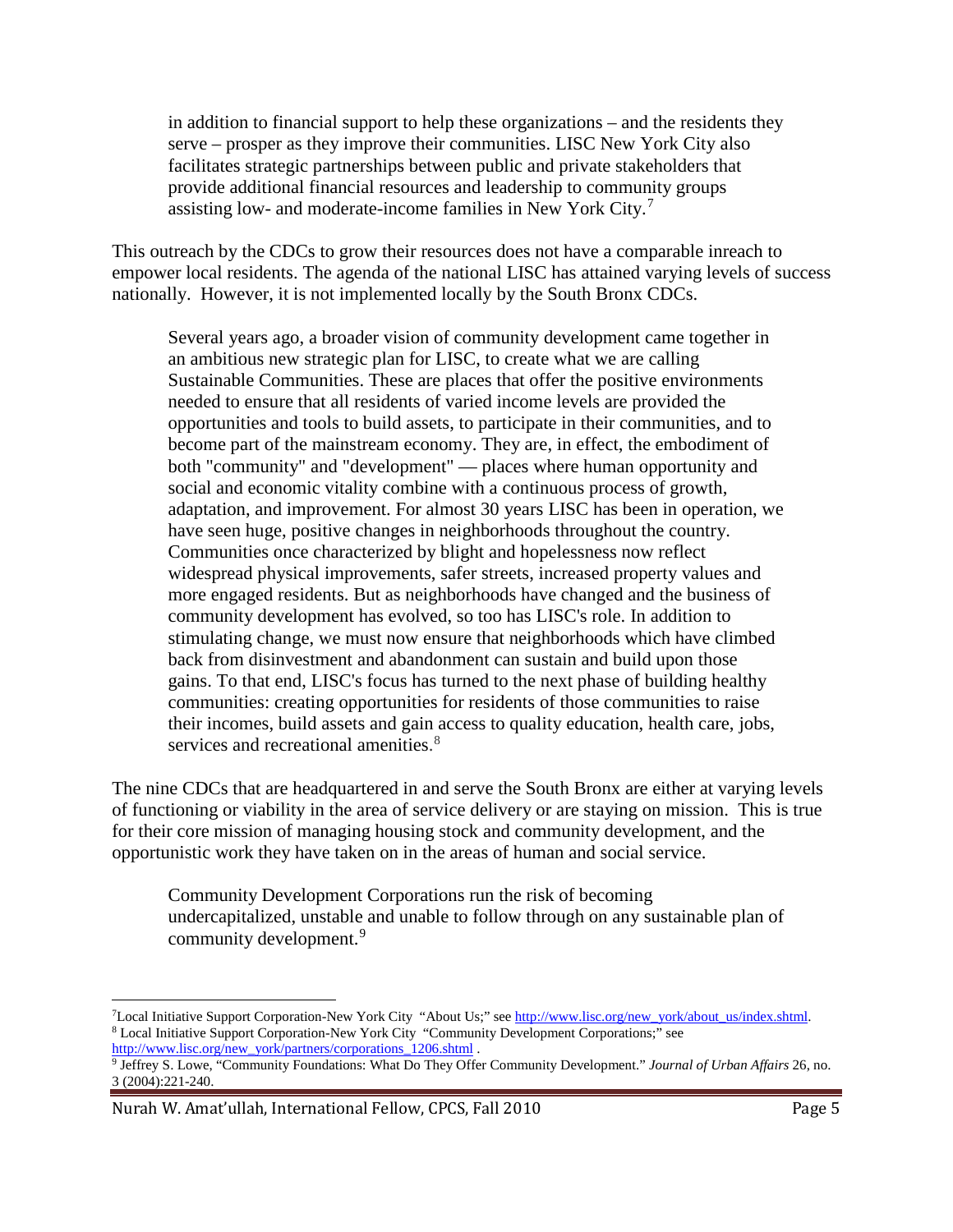In a case study on community foundations, Jeffrey S. Lowe argues that because community foundations maintain a high level of accountability, accessibility and responsiveness to community need, they are poised to play a comparatively greater role as partners in the capacity, activities and successes of CDCs. Yet, CDCs have a history of making advances at the expense of other organizations working in the same local communities. In many areas of urban decay in the United States the CDC is the premier organization engaged in development and often emerges as an elite-tier organization and a black hole for resources coming into the community it claims to serve. Unfortunately, this aspect can spell death for many independent non-profit organizations in the catchment area of a CDC. At the unrecognized expense of these organizations, CDCs are often viewed as gate-keepers by other service organizations operating in the same area.

The history of localized philanthropy in the Bronx is undocumented. As the poster image of urban decay in the United States, the southernmost sections of the Bronx have received much money over the past thirty-five years, without real or sustained community input. An Internet search for community philanthropy in the Bronx yielded the following sole result on Wikipedia's web site:

The Center for Bronx Non-Profits (CBNP) is the convener of community and faith-based organizations serving the Bronx. CBNP works to strengthen organizations and the borough as a whole through professional development seminars, networking, coalition building, and educational courses. It includes the We Are The Bronx Fellowship, the Bronx Forum, the Non-Profit Certificate Program at Hostos Community College, and the Bronx Community Coalition. The Center for Bronx Non-Profits is funded by the J.P. Morgan Chase Foundation and is managed by Hostos Community College and CAUSE-NY, the intergroup relations division of the Jewish Community Relations Council of NY (JCRC- $NY$ ), in cooperation with the Bronx Borough President's Office.<sup>[10](#page-7-0)</sup>

#### **Community Philanthropy: Required Parts**

In the quest for a model that will meet the goals of a community philanthropy entity in the Bronx, consideration will be given to the potential difficulties that any collective of community organizations may encounter as it works to develop internal structures and tools for administering all aspects of a community foundation-like enterprise, including the administration of funds.

The tools for conducting the business of the philanthropic entity must include measures for transparency, in an effort to recover from breaches of trust and networking fatigue that are triggered by competition over shrinking resources in the local non-profit sector. The rebuilding of trust among the stakeholders/community members must be intentional and factored into the process of conducting business from the beginning.

<span id="page-7-0"></span><sup>&</sup>lt;sup>10</sup> "Center for Bronx Non-Profits;" see *http://en.wikipedia.org/wiki/Center for Bronx\_Non-Profits*. It should be noted that this is a self-generated advertisment as indicated by the web site. l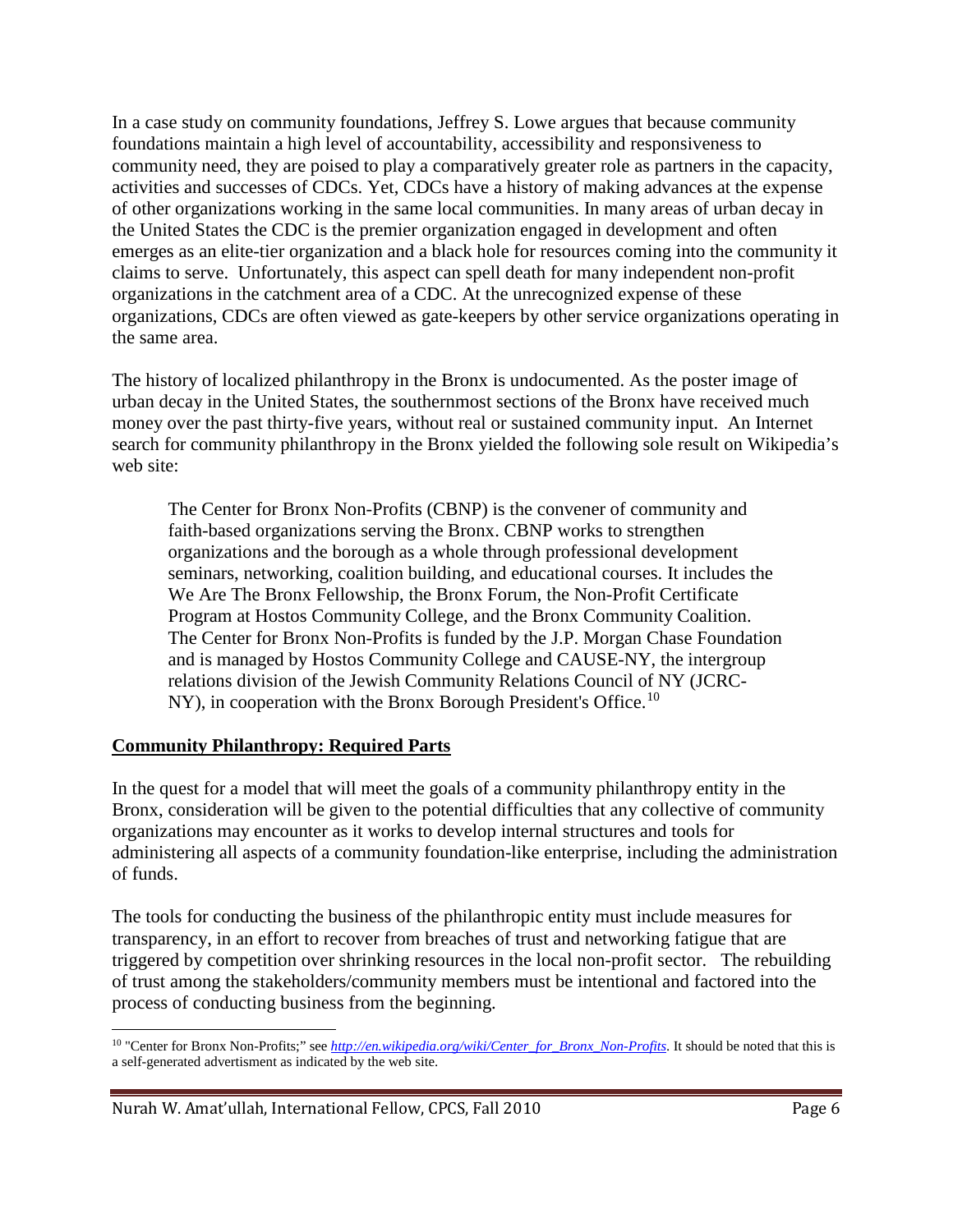The procedural and administrative models that are cultivated must include strategies that encourage community development in which community members, through the organizations that they build, understand, observe and experience the functions and roles that these organizations play in community development. Community development should include processes for integrating the power of, first, individuals, and next, the community, into the decision-making process. The guiding question is what type of "buy-in" is required, from all community members, to maintain control of the resources coming into their communities and being used to develop what they, as a "collective" and integral "representatives of the community" determine is needed.

A main goal of community philanthropy will be the implementation of models combining the necessity for the community foundation-like entity to develop the structures and processes required to administer grant funds. Another goal is multi-tasking to build its internal capacity by making technical assistance available to grantees. Fund-raising strategies and resource cultivation will also be necessary. A study of current regulations, on all levels, that govern this type of community-directed philanthropy will also be necessary.

The motto for traditional foundations has been "For good. For ever." Community foundations have forced the inclusion of a third factor: "for all (us)." Another factor introduced is the understanding that "success" requires the three Rs—relevant, responsive, and reflective—in order to live up to the mission of "For good. For ever. For all (us)." Any emerging community philanthropy structure is challenged to incorporate the three Rs into its institutional culture. The institution must be 1) relevant to the community it intends to serve and/or support; 2) responsive to needs articulated by the community; and 3) reflective of its constituents in its human imaging.

In a seminar with a group of Senior International Fellows at the Center on Philanthropy and Civil Society, Nicholas S. Deychakiwsky<sup>[11](#page-8-0)</sup>, a program officer at Charles Stewart Mott Foundation, challenged the class to formulate a contemporary mission for community foundations and community foundation-like entities, building on the existing historical mantra of "For good. For ever." The Mott Foundation describes its focus on community philanthropy in the United States is described as follows:

Goal: To support a strong enabling environment for philanthropy and the nonprofit sector in the U.S., emphasizing accountability, effectiveness and inclusiveness.

Objectives/What We Seek:

• Nonprofit Sector Effectiveness and Accountability. Access by philanthropic and other nonprofit-sector practitioners to learning opportunities, capacity-building assistance and policy advocacy that enhance their organizations' effectiveness and accountability.

<span id="page-8-0"></span><sup>&</sup>lt;sup>11</sup> From discussion with Nicholas S. Deychakiwsky, Program Officer, Charles Stewart Mott Foundation, during a seminar titled "The Mott Foundation, Community Foundation Roles, and Global Philanthropy," October 28, 2010.  $\overline{\phantom{a}}$ 

Nurah W. Amat'ullah, International Fellow, CPCS, Fall 2010 **Page 7** Page 7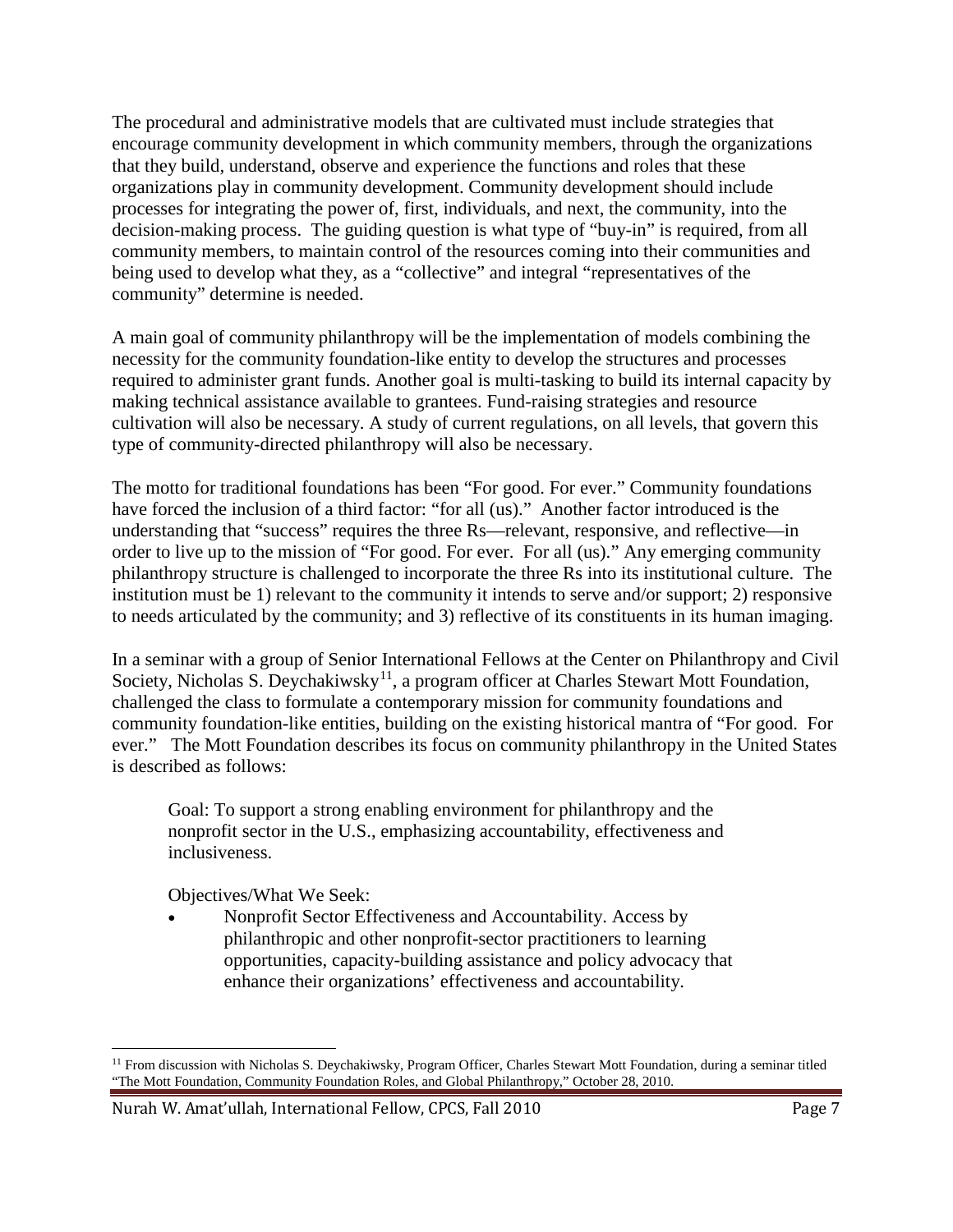- Racial/Ethnic Diversity in Philanthropy. More inclusive practices within philanthropy so people of racially and ethnically diverse backgrounds increasingly impact decision making and participate as leaders within the field.
- Nonprofit Sector Research. Timely and reliable generation and dissemination of data and research on philanthropy and the nonprofit sector for the benefit of the field.<sup>[12](#page-9-0)</sup>

The Fellows rose to the challenge Deychakiwsky put before them. Together the group of Fellows offered a third component "for all (us)." This component has the capacity and potential to globalize the concepts of community-focused and/or community-based philanthropy in ways that move the sector from a feudalistic model of the owner (often male and by bequest) being charitable to the peasant/worker, to models where everyone gives and that which is given is valued and acknowledged.

As the Fellows contemplated mechanisms for harnessing the momentum and 'now-ness' of social entrepreneurship to the inclusive goodwill of community philanthropy—which will not replicate social stratification and create another elite realm (class)—the concept of re-imagining community was offered by this author.

The concept of re-imagining community is elastic enough to include and invite full civic participation; embrace population transitions and include the cultural traditions of community members; and cultivate a community philanthropy model that is reflective of all community members at any given point in time.

## **Case Study**

The Bronx Social Justice Fund (BSJF) was launched upon the instruction of the majority shareholders of a multinational corporation headquartered in the U.S. This group of stock holders told the corporation's philanthropy office to allocate \$3 million of their investment to the South Bronx over a period of three years (\$1 million annually) beginning with the 2007-8 fiscal year.

The BSJF presented two unique opportunities. First, the BSJF had the potential to launch and develop an initiative in the Bronx that mirrors the solidarity of the "people to people movement," a central pillar of the Bolivarian Alternatives for the Americas (ALBA). ALBA is a Latin American initiative based on solidarity and justice. ALBA is also based on multi-level cooperation among nations in Latin America and among peoples throughout the region, and it offers a platform for building consensus. The consensus built seeks to create spaces and mechanisms to evaluate, cultivate and share agreements among populations and countries that promote indigenous development at the national, regional and local levels. The institutions built through the ALBA framework maintain as key objectives the elimination of poverty, correcting social inequalities and securing a better quality of life for all. Second, the BSJF was a unique opportunity for community groups to be at the center of developing, creating and implementing

<span id="page-9-0"></span><sup>12</sup>Charles Stewart Mott Foundation, "Programs at a Glance;" see <http://mott.org/about/programs/civilsociety/programsataglance.aspx>  $\overline{\phantom{a}}$ 

Nurah W. Amat'ullah, International Fellow, CPCS, Fall 2010 **Page 8** Page 8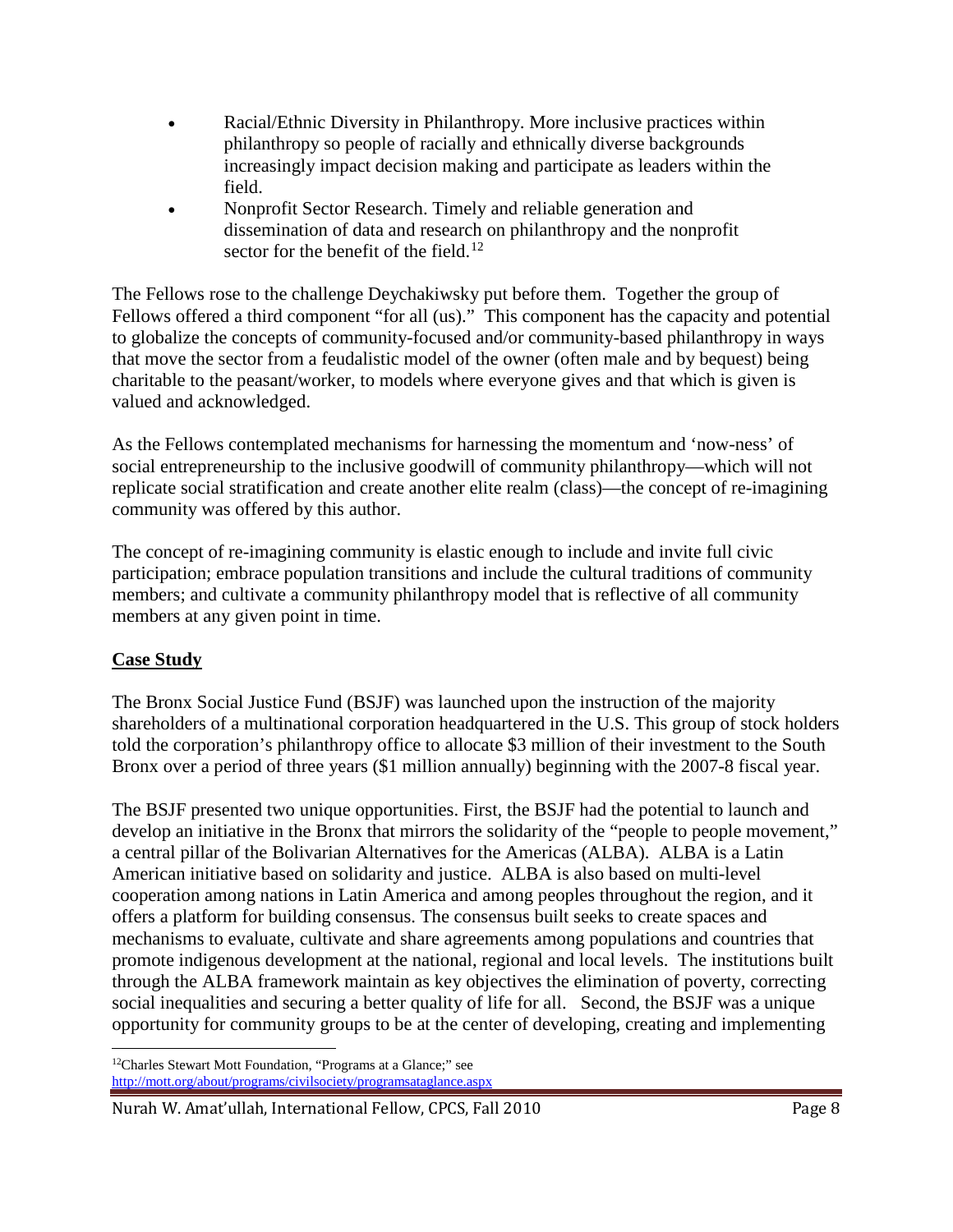visions of community transformation based on the principles of community solidarity, collaboration and empowerment at the local level, while also having international ramifications. The fund was a working testament to the mantra "think globally, act locally."

For the first time, communities of the South Bronx through the organizations that serve them determined how significant resources coming into the community were to be distributed. A group of community organizations were tasked with using their experience and knowledge to develop formal working collaborations among themselves. It was recognized that the organizations generally knew firsthand the needs of the South Bronx.

The entity that was responsible for making grants from the BSJF was named PetroBronx , a collective of South Bronx-based organizations, organizers, activists, and individuals with diverse and rich experiences in community work. PetroBronx was created with the vision to operate within the framework of ALBA. The collective aimed to organize and implement a grassroots effort for community improvement and transformation of the lives of South Bronx residents, while creating bridges between the South Bronx and other ALBA terrorities. The member organizations of the collective committed to providing support for social justice, education and cooperative building, as well as environmental conservation projects appropriate for the local urban environment. Another goal of the collective was the implementation of an initative for self-sufficiency and social development.

Over a three-year period of growth and learning, many organizations within the collective and their participants put a lot of energy and time into developing and creating the PetroBronx network. The collective grew larger and more diverse and the number of grantees increased from eight in year one to thirty-three in year three. In the first year the organizations requesting funding formed an evaluation committee to review grant proposals submitted to BSJF. At the end of that year the members of the PetroBronx network, in consultation with the multi-national corporation's philanthropic office, decided to invite a third party to administer the allocated funds and provide technical assistance to develop the collective and the organizations requesting funding.

The funding cycle came to an end. The collective continues to struggle with its identity and vision and many of the organizational members are facing imminent demise. Nevertheless important lessons can be learned from the work of PetroBronx, and there is great potential for moving forward with a local community-based foundation in the Bronx.

## *Observations and Lessons Learned:*

While the BSJF represented an opportunity for community-directed growth in the South Bronx, key opportunities were missed. Prior to the formal establishment of PetroBronx, community organizations received no instructions on how to build formal working collaborations. In particular the multinational corporation's philanthropic office failed to implement an educational component for both the BSJF and/or the community organizations. Such training could have helped both parties clarify intentions and communicate desired outcomes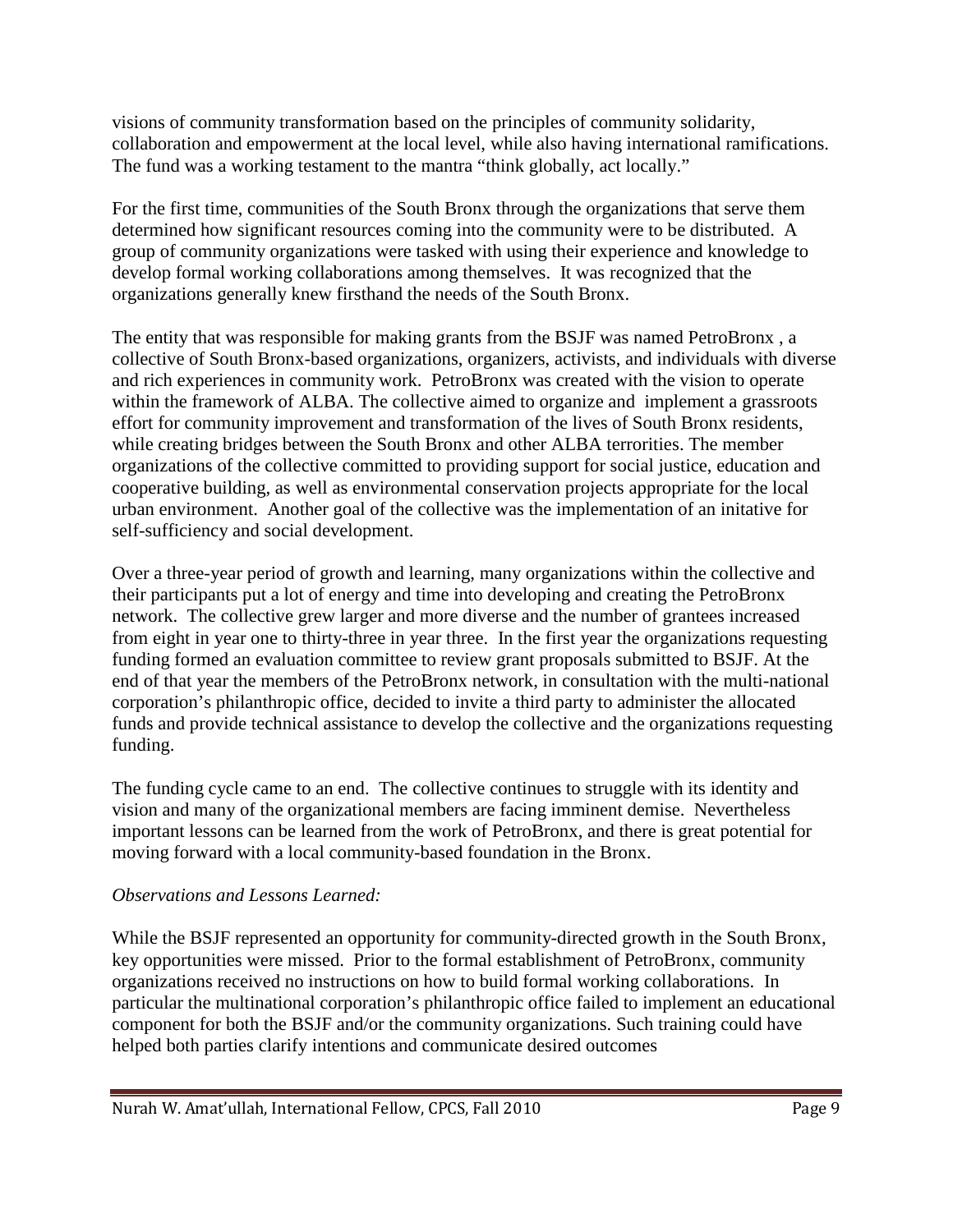From day one, ownership of the PetroBronx collective's activities and branding of its name and work were unclear. Throughout the three years of PetroBronx's existence, no evaluation was carried out of how the collective and its organizational members were doing. In addition, PetroBronx relied heavily on multiple oral narratives and failed to systematically maintain written records of its work as the collective evolved. The success of this organization would have been best captured in intentional record-keeping and evaluation.

Indeed the collective intended to implement an initative for self-sufficiency and social development, however self-reliance and community asset mapping were hinted at though never planned by the collective. The collective joined with other local efforts for community empowerment, but attempts to develop linkages with ALBA territories outside the US were not successful.

It should be noted that the third party invited by the PetroBronx collective to provide administrative oversight of existing funds is a self-described community foundation viewed by many as progressive in the local philanthropic arena. It is based outside of the Bronx—the specified geographical area of the grantmaking—and was invited to oversee the administration of existing funds. The international corporation's majority shareholder was not informed of the decision. The funds' administrator proved to be a dishonest broker in that it represented the funds as coming from the entity's own philanthropic pool of funds. It also attempted to manipulate members of the collective by presenting itself as the grantor and by sowing seeds of mistrust between the members of PetroBronx and the organizations requesting funding.

The way forward recommended by this project will utilize tools that are developed to ensure transparency, fair distribution of labor and educating member organizations about the roles and responsibilities of grant making, community foundation management and community leadership development.

## **Forward to a Bronx Community Philanthropy**

It is the author's ambition for the current collective to evolve using the framework of communal participation to organize and implement grassroot efforts to improve the South Bronx and create bridges between this section of the Bronx and similarly structured communities locally, nationally and globally. The current collective lacks the financial and legal professionals needed to broaden the assets required for the development of the envisioned community philanthropic entity.

This paper proposes a project that intends to educate participants on the brick laying work of developing community foundation-like entities, would include: community organizers, grassroots activists, and individuals with diverse and rich experiences in community work and knowledge of the history of the community in which they work. Recruitment of participants would begin with members of the PetroBronx collective.

The community service, development and advocacy organizations developed by these South Bronx-based organizers, activists, and advocates provide support for social justice, education, cooperative building, and environmental conservation projects envisioned by South Bronx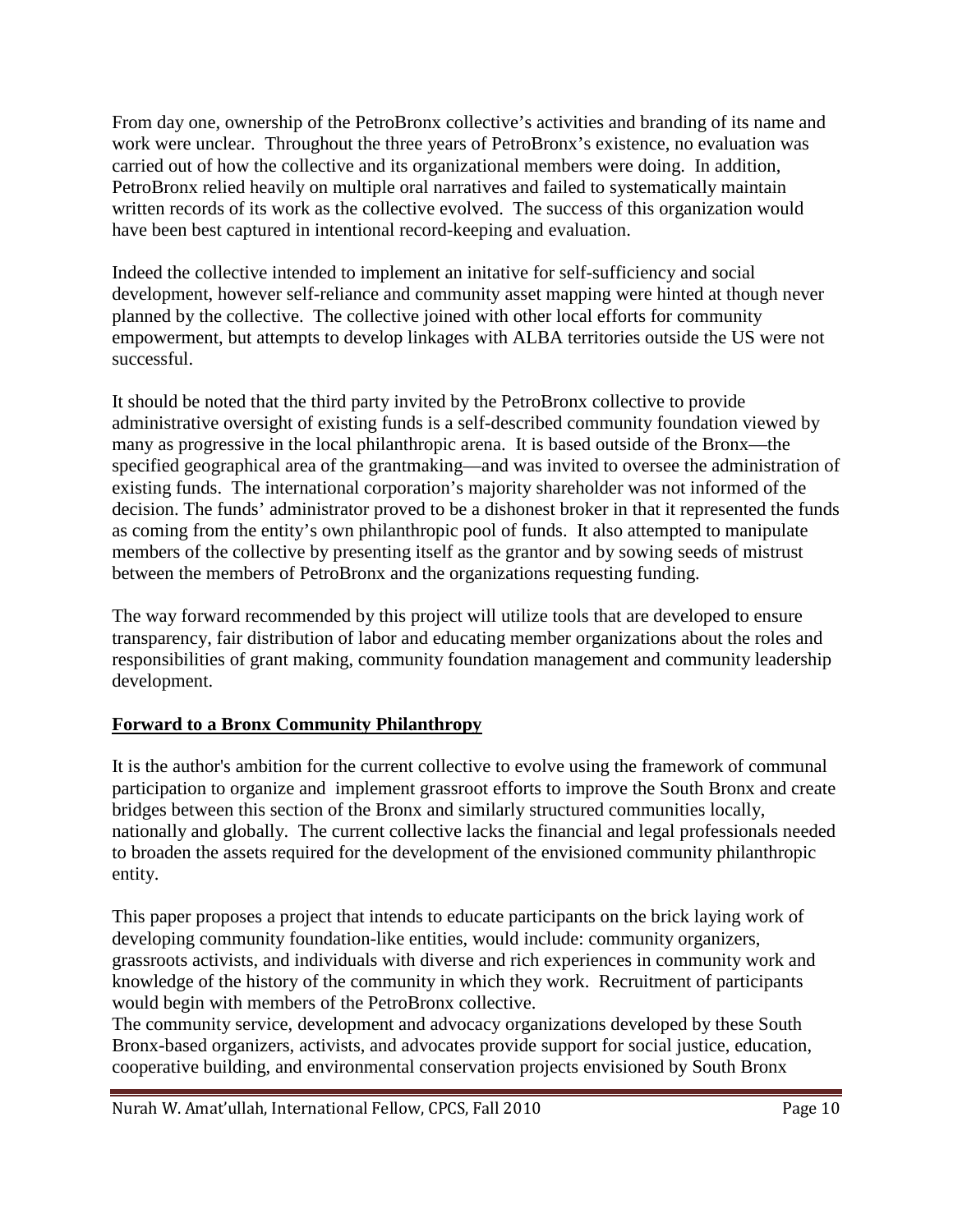communities. These organizations demonstrate incredible efforts towards self-sufficiency, sustainability and social development. In conjunction with other local empowerment efforts, they work to pilot untraditional forms of organizational infrastructure, resource management and control. The collective would aim to reciprocate all support it receives by engaging in solidarity actions with like communities wherever they are located and sharing resources and experience while encouraging input from the people at all stages of the process for transformation at the grassroots level.

The envisioned community philanthropic structure for the Bronx would be developed utilizing tools: to build consensus that seeks to create spaces and opportunities; to evaluate and build agreements within communities that promote indigenous development at the local and regional level with the objective of eliminating poverty; and to correct social inequalities and securing a better quality of life for all residents, while working for their full participation at all levels. What emerges will be an integral component in the wave of a new consciousness awakening and the appearance of a new political, social, and economic leadership in the arena of local people's power.

The author's vision for the development of a community philanthropic mechanism in the Bronx has been sanctioned and encouraged by all to whom the idea has been pitched. Many who have been subjected to her impassioned story-telling have helped birth and/or supported the creation of community foundations and community foundation-like entities throughout the world. *Home grown giving—* the implementation plan for community philanthropy where a community invests in itself, valuing what each member/resident can give or for us by us in the Bronx—will utilize multiple approaches in order to gauge the pulse of the Bronx community and trigger "buy-in." An example of an approach would be a series of chats at locations where Bronx residents gather – laundromats, houses of worship, community board meetings, non-profit networks and community organization collectives. Through these conversations it would be possible to identify leadership from the various silos in the Bronx. These leaders would then be invited to participate in a series of convening processes to discuss the development and launching of a Bronx community philanthropic entity.

Monica Patten, president and chief executive officer of Community Foundations of Canada, states:

The concept of community has grown more elastic, expanding to include a myriad of connections facilitated by technology, ease of travel and many other societal changes, however there is still something visceral and very powerful about the place we call home. $13$ 

This view of community and how it fits with community foundation-like ventures would be communicated to and discussed with all levels of stake-holders to shape the path of this effort's implementation. The Muslim Women's Institute for Research and Development-MWIRD will support Nurah W. Amat'ullah to serve as the convener of this undertaking. An initial task

<span id="page-12-0"></span><sup>13</sup> Monica Patten, "Community Foundations: Where Community Philanthropy and Community Vitality Meet,"*Transition.* Winter 2009.  $\overline{\phantom{a}}$ 

Nurah W. Amat'ullah, International Fellow, CPCS, Fall 2010 Page 11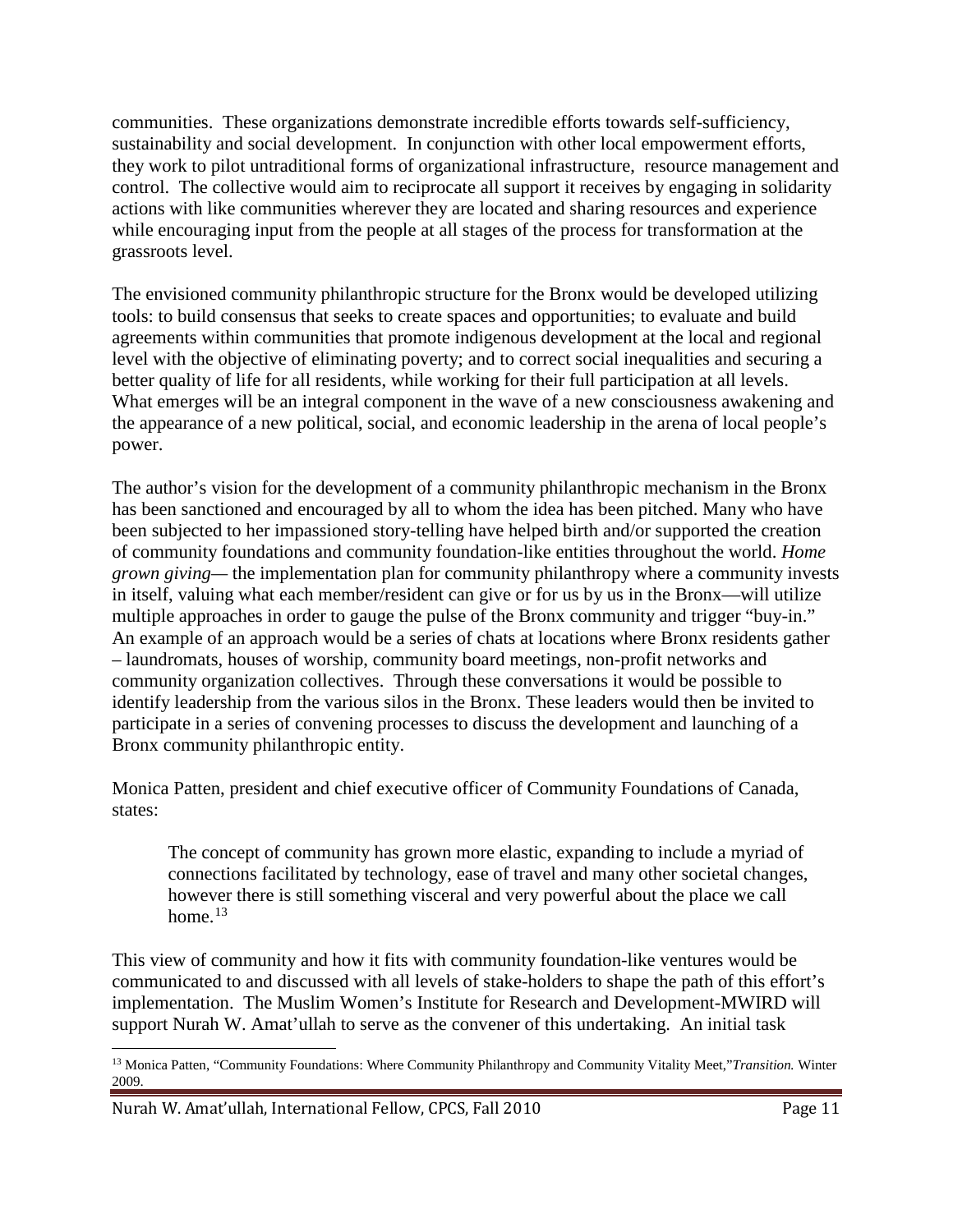towards building a Bronx community philanthropy enterprise would be to identify the successes and failures of PetroBronx and compile a set of best practices as a tool for modifying operational processes. Another task will be to educate and propose to the PetroBronx collective and many others the concept of home grown philanthropy in order to initiate this endeavor. During the 2007-2008 fiscal year, MWIRD conducted a series of community evaluation data collection activities in the Highbridge neighborhood of the southwest Bronx. The activities included a town hall-style meeting of the residents of northern Highbridge and representatives of community-based organizations that serve them; a quality of life survey of households within a ten-block area administered by local college and high school students; and a series of focus group meetings that used the survey form to guide the discussion. Eighty-three persons attended the community meeting; 241 clean surveys were collected for analysis; and 38 residents participated in six focus groups (male and female youth, Muslims and non-Muslims). The data gleaned from these activities will be utilized to inform future convenings. Research will be undertaken to determine if similar data exist for other neighborhoods in the Bronx.

An interview with a senior program officer at a community foundation based in and serving New York City generated the following recommendations and cautions. First, the agenda for the community philanthropic enterprise must be set by the communities in which it will work as a resource developer, grant maker, leader, convener and educator. In launching the community philanthropic entity, the task of resource cultivation has to be intentional and target both private and public dollars. Another task is to examine models utilized to build healthy neighborhoods and communities and to identify ones which are likely to succeed. Also it is advisable to stay abreast of emerging models in other locales.

These suggestions met with the approval of the founding executive director of the Berks County Community Foundation in Pennsylvania. He added the following piece of advice: community foundations need to secure and hold the lead position as as neutral mediator in conflicts over polarizing issues. He contended that on most critical issues ten percent of the people are on either extreme with 80 percent in the middle willing to work towards a consensus. He advised that it is important to focus on the 80 percent who are most likely to be working partners in the new endeavor. Based on the geographical location of the community philanthropic entity envisioned, it is important to accept the reality that the entity may never be rich. Because community development and empowerment occurs one neighborhood at a time, implementation would begin in the Highbridge neighborhood, the home of MWIRD. In studying the possible realization of a Bronx community philanthropic entity, it has become clear that it is necessary to shift the focus to assets and away from deficits. It is also important to be mindful that many models are not replicable and only work in specific contexts. Through the cultivation of hometown pride among Bronxites, a body of sincere folks who are committed to the effort will emerge.

Community foundation-like entities are expanding exponentially around the world and emerging models vary in shape and form in accordance with the context within which they are established. The people of the Bronx will determine the shape and form of their community philanthropic enterprise. Many emerging models prioritize building social capital, i.e. growing human and cultural assets. A caution offered was that it is necessary to determine, from the outset, whether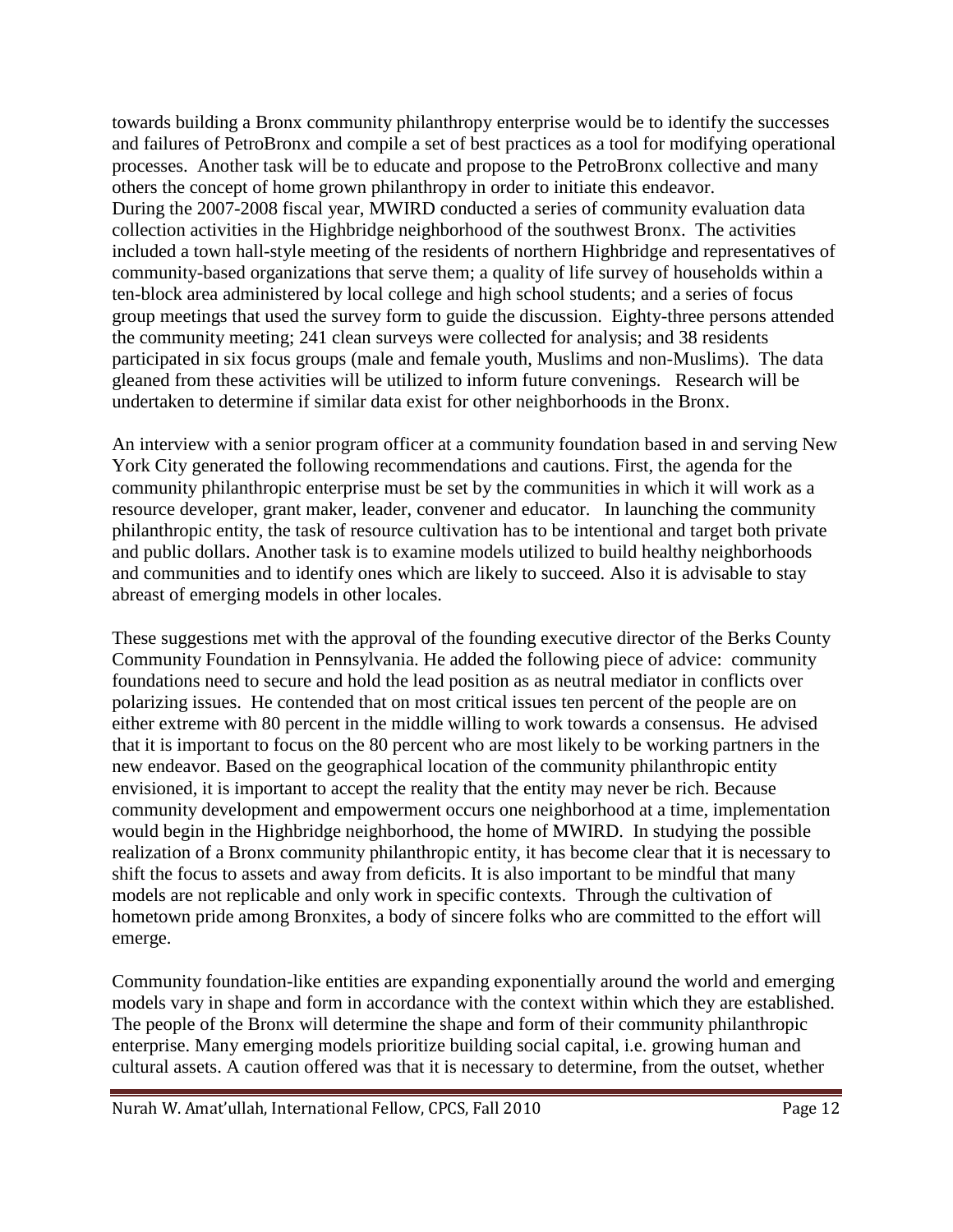folks want to solve problems or ignore them because their existence is the source of a compelling narrative that attracts potential resources in the long term.

Dorothy Reynolds, author of the monograph series *Balancing Acts*, offered the following counsel during a recent conversation on how to proceed with the implementation of community philanthropy in the Bronx:

- begin with a community gathering to address needs;
- use broad terms to define community, as this allows one to be as inclusive as possible and attract a broader range of stakeholders.
- highlight the presence of the global south in the Bronx, particularly in the South Bronx, when soliciting support for the convening.

# *Steps Forward*

 $\overline{\phantom{a}}$ 

- A town hall meeting in Highbridge to solicit input from community stakeholders regarding community needs (target date: Martin Luther King, Jr. weekend, January 2011).
- A convening retreat of thirty-three stakeholders<sup>[14](#page-14-0)</sup> to discuss the needs generated at the town hall meeting; use the bucket model to group identified needs; select one bucket to be the launch task of the Bronx Community Philanthropy (target date: President's Day weekend, February 2011).
- Develop the structure of the Bronx Community Philanthropy (target date: fall 2011)

An analysis of findings from processes that precede the implementation of the community philanthropy entity will be the threads with which the Bronx philanthropic fabric will be woven. The costs of the convening will be covered by funds raised from entities that support and encourage the establishment of local community philanthropic endeavors.

<span id="page-14-0"></span><sup>&</sup>lt;sup>14</sup> This number was selected to allow for a broad cross section of the community to participate in the convening while maintaining the ability to effectively facilitate discussions.

Nurah W. Amat'ullah, International Fellow, CPCS, Fall 2010 Page 13